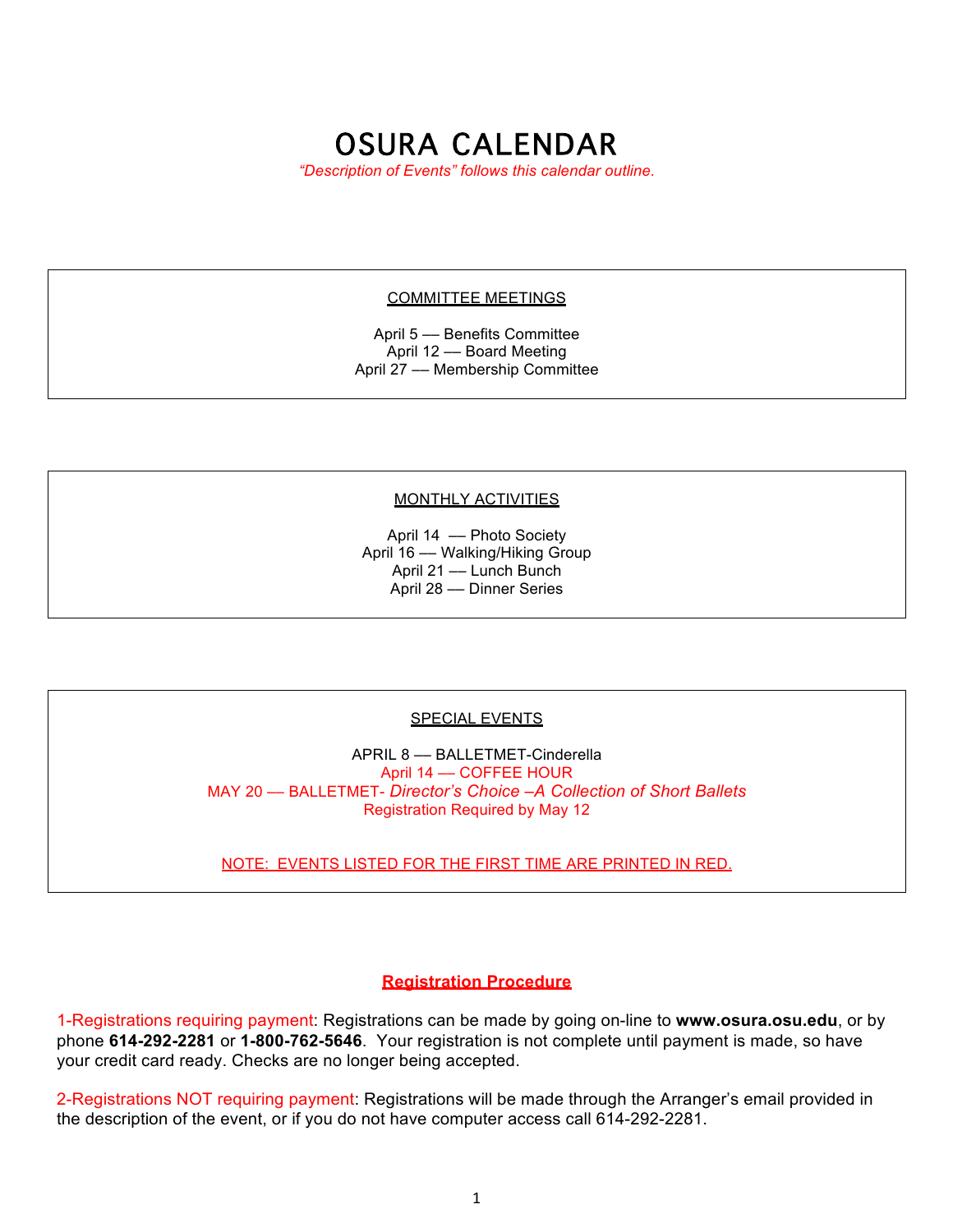### **OSURA Calendar of Events APRIL 2022**

### **COMMITTEE MEETINGS**

**April 5 (Tuesday) Benefits Committee Time:** 9:30 a.m., Longaberger Alumni House

**April 12 (Tuesday) Board Meeting Time/Place:** 9:30 a.m., Longaberger Alumni House

**April 27 (Wednesday) Membership Committee Time/Place:** 10 a.m., Longaberger Alumni House

# **MONTHLY ACTIVITIES**

**April 14 (Thursday) Photo Society Program:** *Antarctica* by Mary Beth Wise **Member Theme**: *Anything Cold* **Time/Place**: 5:15 p.m. reception; 6:00 p.m. dinner; 7 p.m. program; OSU Faculty Club. You MUST make reservations for dinner by calling 614-292-2262 by April 11. **Cost**: on your own **Arranger:** Nancy Verber (nwverber@gmail.com – Photographic Society SIG)

# **April 16 (Saturday)**

**Walking/Hiking Group** Challenge Level 2-4 Everyone welcome. Ah, Spring!!! Join us as we trek Char-Mar Ridge Park, 7741 Lewis Center Road (Rt 3), Westerville. **Time/Place**: 10:30 a.m., meet in the parking lot **Arranger**: Hallan Noltimier (noltimier.2@osu.edu – Walking/Hiking SIG)

### **April 21 (Thursday)**

**Lunch Bunch –** *All-Sky Automated Survey for Supernovae (ASAS-SN): Big Science with Small Telescopes*

Innovative ideas can lead to major advances. Learn how OSU astronomers developed a simple but powerful way to help understand some of the most violent events taking place in the heavens.

**Time/Place:** 11:15 a.m., MCL Cafeteria, Kingsdale

**Cost**: On your own, order through cafeteria line starting at 11:15 a.m., program at approximately 12 noon. **Contact Person:** Elenore R. Zeller (zellerej@prodigy.net – Social Committee)

### **April 28 (Thursday)**

**Dinner Series:** Tanya Berger-Wolf professor of computer science and engineering, and ecology, evolution and organismal biology at Ohio State and faculty director of the Translational Data Analytics Institute states we are losing the planet's biodiversity at an unprecedented rate and in many cases, we do not even have the basic numbers. Photographs, taken by field scientists, tourists, citizen scientists, automated cameras, incidental photographers, and collected from social media are the most abundant source of data on wildlife today. She will show how data science and machine learning can turn massive collections of images into high resolution information database about wildlife, enabling scientific inquiry, conservation, and policy decisions. **Time/Place:** 5:15 p.m. reception, 6 p.m. dinner, 7 p.m. lecture; OSU Faculty Club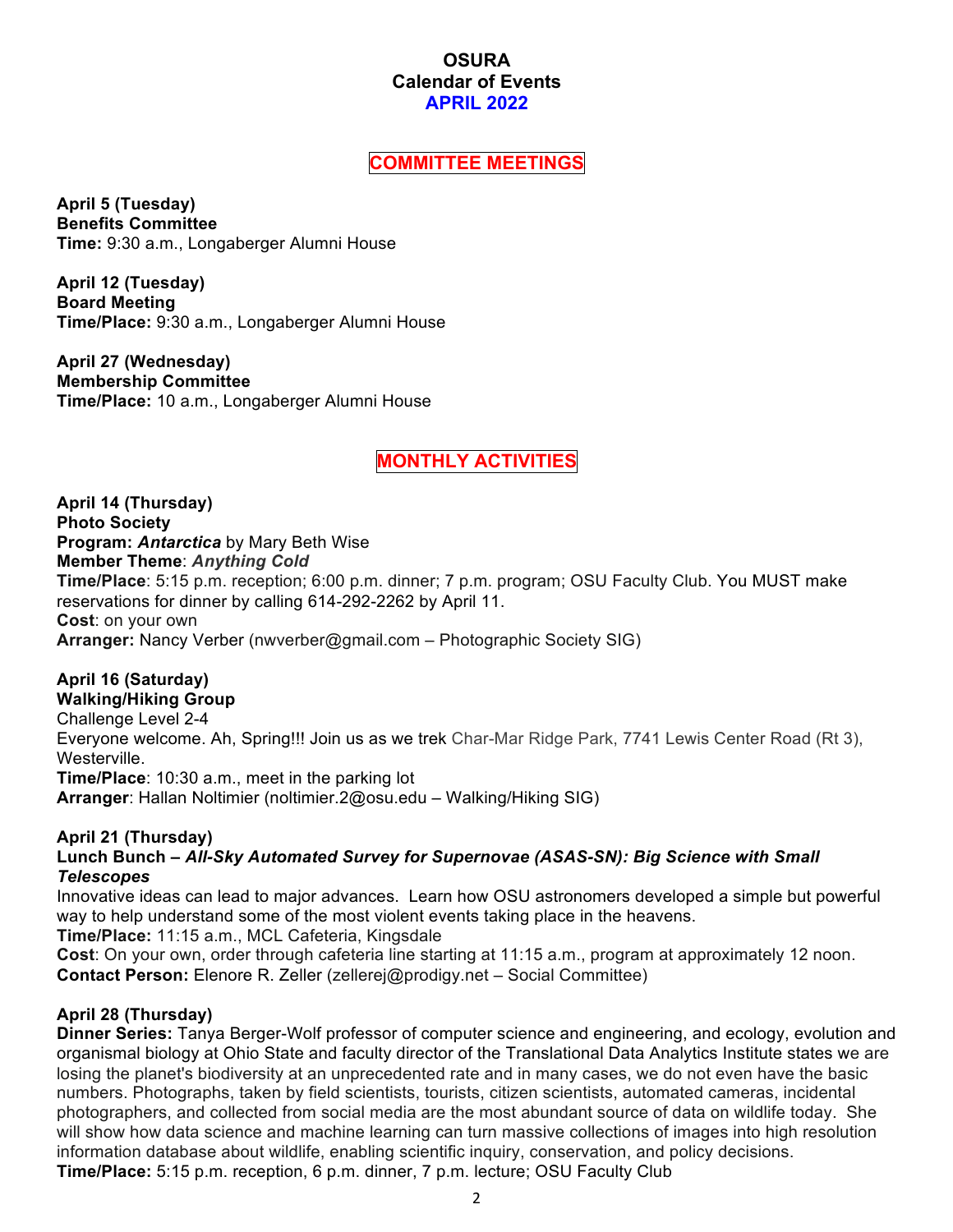**Cost:** \$35 (service charge included) **Registration Deadline:** Register at osura.osu.edu or call 614-292-2281 by April 25 **Arranger:** Carol Newcomb (newcomb.28@osu.edu – Dinner Series SIG)

#### **Book Club**

April's book is *The Answer Is…: Reflections on My Life* by Alex Trebek. In this moving memoir, TV's muchbeloved host of *Jeopardy* (1984-2020) reveals what the viewers had always wanted to know of his private life and thoughts, thus causing reflections by both the author and the reader. Due to the ongoing COVID pandemic, we will again be meeting via email using the *You Are There Play* format in lieu of an in-person meeting.

**Arranger:** Lee Hill (hill.30@osu.edu – Book Club SIG)

## **SPECIAL EVENTS**

**April 8 (Friday)**

**BalletMet –** *Cinderella*

Challenge Level 2 REGISTRATION REQUIRED

The race is on against the clock in Edward Liang's enchanting production of Cinderella. Set to Prokofiev's jubilant and lush score, this classic fairytale will captivate all ages.

**Time/Place**: Box office opens at 9:30 a.m. Seating is general, so plan to arrive early for best seats. Performance begins at 11 a.m., Ohio Theater, 39 E. State St.

**CAPA UPDATE: Masks will continue to be required during this performance at the Ohio Theatre. However, vaccination and/or testing will no longer be required.**

**Cost**: \$26.50 (admission ticket) includes extra fees

**Registration/Refund Deadline:** Register at osura.alumni.osu.edu or call 614-292-2281 by March 31. Credit card preferred. Tickets will be held at Will Call.

**Arranger**: Marilyn Blackwell (blackwell.4@osu.edu – Cultural Arts Committee)

### **April 14 (Thursday) – VIRTUAL NEW**

#### **Coffee Hour for New Retirees**

**Time/Place:** 9:00-10:00 a.m. **Arranger:** Sandy Bell (sib9716@outlook.com- Membership Committee)

#### **May 20 (Friday) NEW**

### **BalletMet –** *Director's Choice –A Collection of Short Ballets*

Challenge Level 2

REGISTRATION REQUIRED

Presenting five ballets in one performance. Featuring an excerpt from *After the Rain* by Christopher Rain, Balanchine's classic *Tschaikovsky Pas de Deux*, Benjamin Millepied's *Appasionata*, Kyle Abraham's *When We Take Flight*, and a brand new work by internationally acclaimed Francesca Harper.

**Time/Place**: Box office opens at 9:30 a.m. Seating is general, so plan to arrive early for best seats.

Performance begins at 11 a.m., Davidson Theatre, 77 S. High St

**Cost**: \$24.50 (admission ticket)

**Registration/Refund Deadline:** Register at osura.alumni.osu.edu or call 614-292-2281 by May 12. Credit card preferred. Tickets will be held at Will Call.

**Arranger**: Marilyn Blackwell (blackwell.4@osu.edu – Cultural Arts Committee)

**UPCOMING EVENTS**

Look for more information in future newsletters

**May 3 (Tuesday) Day of Giving**